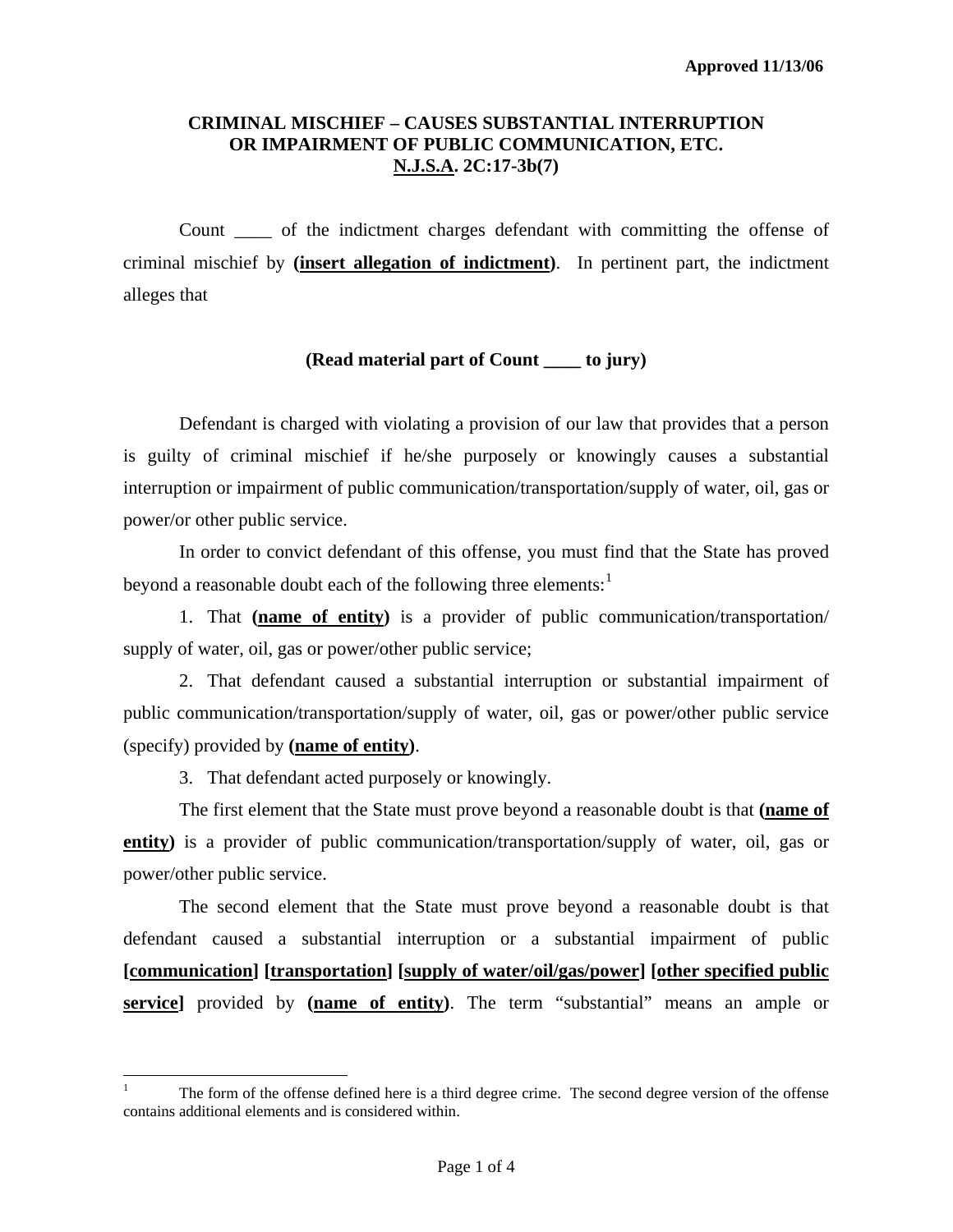## **CRIMINAL MISCHIEF – CAUSES SUBSTANTIAL INTERRUPTION OR IMPAIRMENT OF PUBLIC COMMUNICATION, ETC. (N.J.S.A. 2C:17-3b(7))**

considerable amount.<sup>[2](#page-0-1)</sup> The term "interruption" means action in opposition or to hamper the operation of something.<sup>[3](#page-1-0)</sup> The term "impairment" means damage or a worsening of the condition, value, strength or quality of something. $4$ 

 The third element that the State must prove beyond a reasonable doubt is that defendant purposely or knowingly caused such substantial interruption or substantial impairment. A defendant acts purposely with respect to the nature of his/her conduct or a result thereof if it is his/her conscious object to engage in conduct of that nature or to cause such a result. A defendant acts purposely with respect to attendant circumstances if he/she is aware of the existence of such circumstances or believes or hopes that they exist.<sup>[5](#page-1-2)</sup> In other words, for you to find that defendant acted purposely, you must be satisfied beyond a reasonable doubt that it was defendant's purpose or conscious object to cause a substantial interruption or a substantial impairment of public **[communication] [transportation] [supply of water/oil/gas/power] [other specified public service]** provided by **(name of entity)** when he/she engaged in the conduct alleged.

 A defendant acts knowingly with respect to the nature of his/her conduct or the attendant circumstances if he/she is aware that his/her conduct is of that nature, or that such circumstances exist, or he/she is aware of a high probability of their existence. A defendant acts knowingly with respect to a result of his/her conduct if defendant is aware that it is practically certain that his/her conduct will cause such a result.<sup>[6](#page-1-3)</sup> In other words, for you to find that defendant acted knowingly, you must be satisfied beyond a reasonable doubt that defendant knew what he/she was doing, and that defendant was aware that the nature of his/her conduct and the attendant circumstances were such as to make it practically certain that his/her conduct would cause a substantial interference or a substantial impairment of

 $\frac{1}{2}$ See The Random House Dictionary of the English Language, (2 ed., unabridged).

<span id="page-1-0"></span><sup>3</sup> See The Random House Dictionary of the English Language, (2 ed., unabridged).

<span id="page-1-4"></span><span id="page-1-1"></span><sup>4</sup> See The Random House Dictionary of the English Language, (2 ed., unabridged).

<span id="page-1-2"></span><sup>5</sup> See N.J.S.A. 2C:2-2b(1).

<span id="page-1-3"></span><sup>6</sup> See N.J.S.A. 2C:2-2b(2).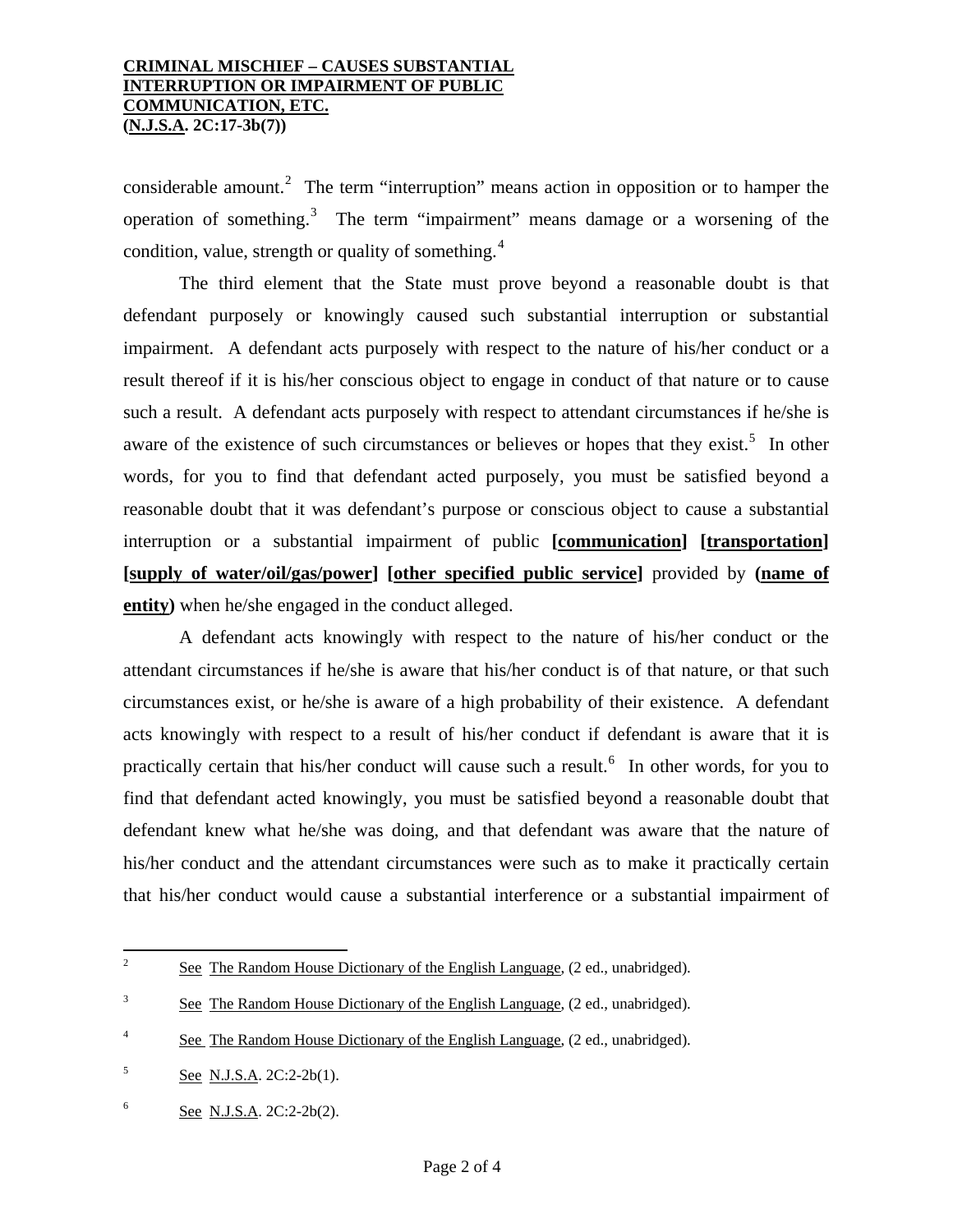public **[communication] [transportation] [supply of water/oil/gas/power] [other specified public service]** provided by **(name of entity)** when he/she engaged in the conduct alleged.

 You should understand that purpose or knowledge is a condition of the mind. It cannot be seen. It can only be determined by inferences from conduct, words or acts. Therefore, it is not necessary for the State to produce witnesses to testify that defendant stated, for example, that he/she acted with purpose or knowledge when he/she did a particular thing. It is within your power to find that proof of purpose or knowledge has been furnished beyond a reasonable doubt by inference which may arise from the nature of the acts and the surrounding circumstances. The place where the acts occurred and all that was done or said by defendant preceding, connected with, and immediately succeeding the events in question are among the circumstances to be considered.

 If you find that the State has failed to prove beyond a reasonable doubt any element of the offense of criminal mischief, you must find defendant not guilty. On the other hand, if you find that the State has proven beyond a reasonable doubt every element of the offense, you must find defendant guilty of criminal mischief.

## **[THIS CONCLUDES THE CHARGE IF THE INDICTMENT ALLEGES ONLY THE THIRD DEGREE FORM OF CRIMINAL MISCHIEF UNDER THE STATUTE. CHARGE AS FOLLOWS IF SUBMITTING TO THE JURY THE 2ND DEGREE OFFENSE OF CRIMINAL MISCHIEF RESULTING IN DEATH AS WELL.][7](#page-1-4)**

 If you have found defendant guilty of the offense of criminal mischief, you must then continue your deliberations to consider the more serious offense of criminal mischief causing death. Regarding this offense, you must determine whether the State has proved beyond a reasonable doubt two additional elements:

 $\overline{a}$ 

<span id="page-2-0"></span><sup>7</sup> If a verdict sheet is to be submitted to the jury in connection with criminal mischief/criminal mischief causing death charges, that verdict sheet must clearly indicate that the criminal mischief causing death charge is to be considered if, and only if, the jury is first satisfied that the State has proved beyond a reasonable doubt the first three elements of criminal mischief under N.J.S.A.  $2C:17-3(b)(7)$ . If the State has failed to prove the underlying charge, the jury must find defendant not guilty of criminal mischief and is not to consider the criminal mischief causing death charge.